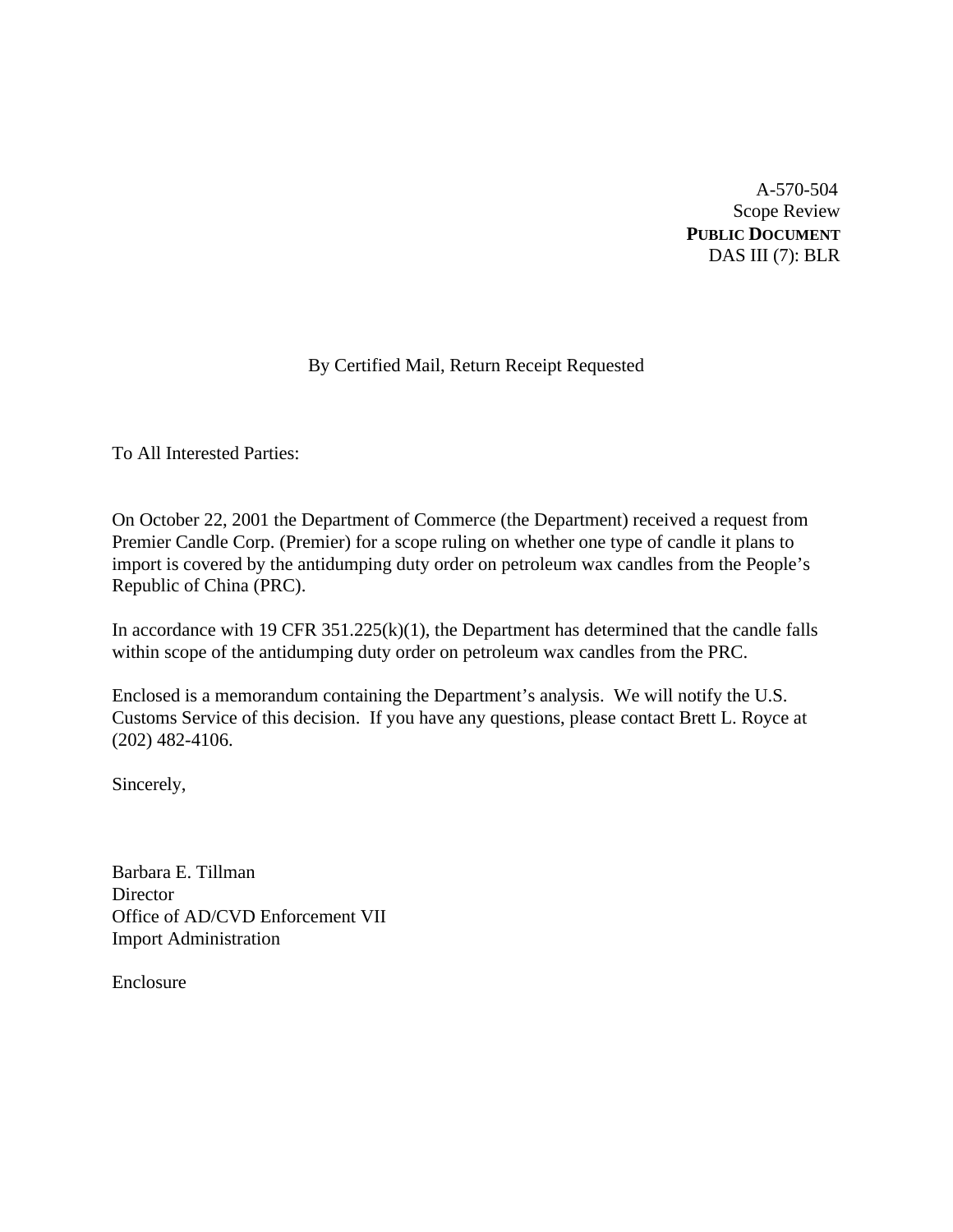A-570-504 Scope Review **PUBLIC DOCUMENT** DAS III (7):BLR

| <b>MEMORANDUM FOR:</b> | Joseph A. Spetrini<br><b>Deputy Assistant Secretary</b><br>for Import Administration, Group III                                                 |
|------------------------|-------------------------------------------------------------------------------------------------------------------------------------------------|
| FROM:                  | Barbara E. Tillman<br>Director<br>Office of AD/CVD Enforcement VII                                                                              |
| <b>SUBJECT:</b>        | Final Scope Ruling: Antidumping Duty Order on Petroleum Wax<br>Candles From the People's Republic of China (A-570-504);<br>Premier Candle Corp. |

#### **Summary**

On October 22, 2001 the Department of Commerce (the Department) received a request from Premier Candle Corp. (Premier) for a scope ruling on one candle to determine if it is covered by the antidumping duty order on petroleum wax candles from the People's Republic of China (PRC) (the Order). Petroleum Wax Candles from the PRC: Final Determination of Sales at Less Than Fair Value, 51 FR 25085 (July 10, 1986) (Final Determination). In accordance with 19 CFR  $351.225(k)(1)$ , we recommend that the Department determine that this candle falls within the scope of the Order.

## **Background**

Premier filed its request for a scope ruling in proper form on October 22, 2001.

The regulations governing the Department's antidumping scope determinations are found at 19 CFR 351.225. On matters concerning the scope of an antidumping duty order, the Department first examines the descriptions of the merchandise contained in the petition, the determinations of the Secretary and the International Trade Commission (the Commission), the initial investigation, and the antidumping duty order. This determination may take place with or without a formal inquiry. If the Department determines that these descriptions are dispositive of the matter, the Department will issue a final scope ruling as to whether or not the subject merchandise is covered by the order. See 19 CFR 351.225(d).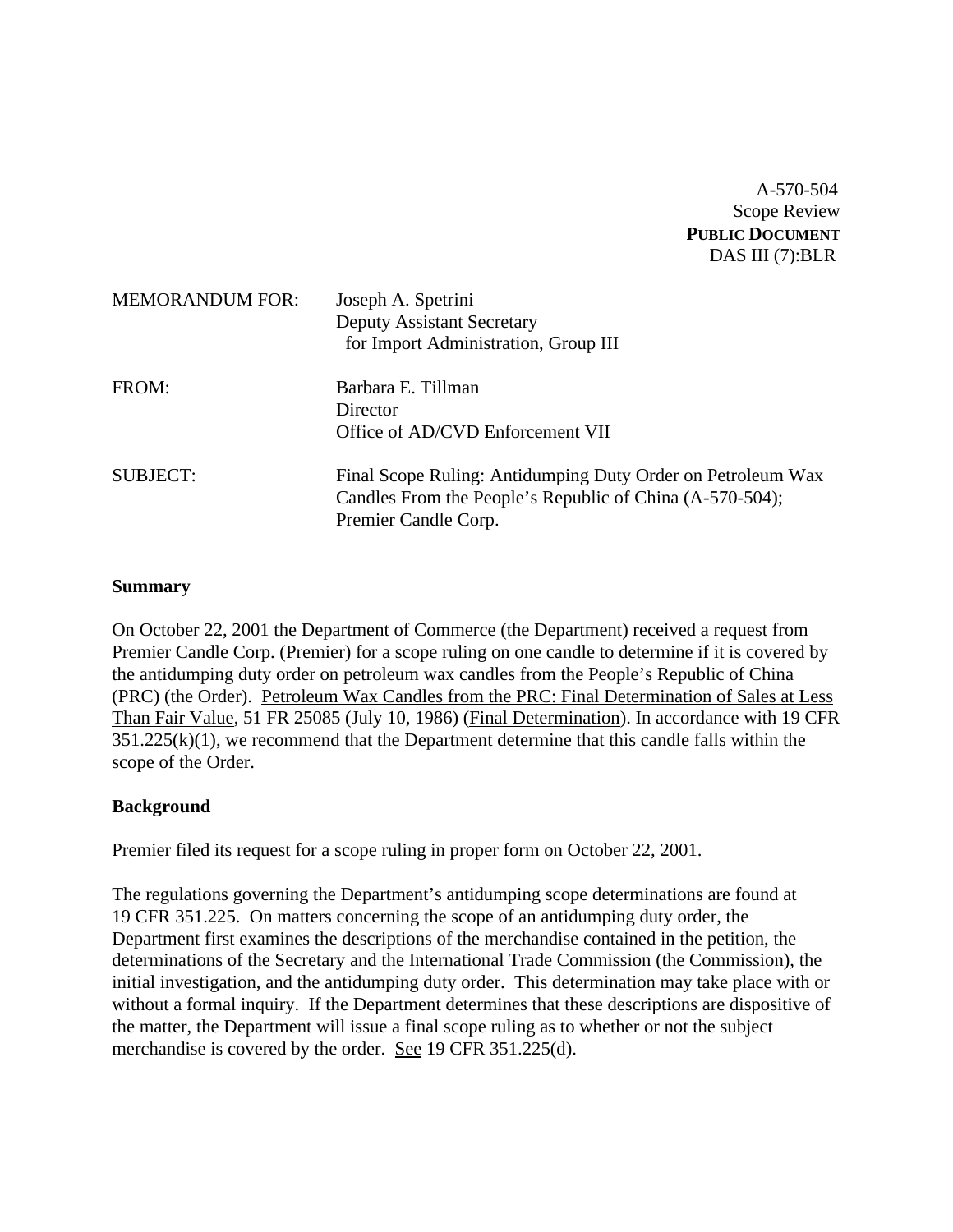Conversely, where the descriptions of the merchandise are *not* dispositive, the Department will consider the five additional factors set forth at 19 CFR 351.225(k)(2). These criteria are: i) the physical characteristics of the merchandise; ii) the expectations of the ultimate purchasers; iii) the ultimate use of the product; iv) the channels of trade in which the product is sold; and v) the manner in which the product is advertised and displayed. The determination as to which analytical framework is most appropriate in any given scope inquiry is made on a case-by-case basis after consideration of all evidence before the Department.

In the instant case, the Department has evaluated Premier's request in accordance with 19 CFR  $351.225(k)(1)$  and the Department finds that the descriptions of the products contained in the petition, the final determinations of the Secretary (including prior scope determinations) and the Commission, the initial investigation, and the antidumping duty order are, in fact, dispositive. Therefore, the Department finds it unnecessary to consider the additional factors set forth at 19 CFR 351.225(k)(2).

Documents and parts thereof from the underlying investigation deemed relevant by the Department to this scope ruling were made part of the record of this determination and are referenced herein. Documents that were not presented to the Department, or placed by it on the record, do not constitute part of the administrative record for this scope determination.

In its petition of September 4, 1985 the National Candle Association requested that the investigation cover:

[c]andles [which] are made from petroleum wax and contain fiber or paper-cored wicks. They are sold in the following shapes: tapers, spirals, and straight-sided dinner candles; rounds, columns, pillars; votives; and various wax-filled containers. These candles may be scented or unscented ... and are generally used by retail consumers in the home or yard for decorative or lighting purposes (Antidumping Petition, September 4, 1985 at 7).

The Department defined the scope of the investigation in its notice of initiation. This scope language carried forward without change through the preliminary and final determinations of sales at less than fair value and the eventual antidumping duty order:

[c]ertain scented or unscented petroleum wax candles made from petroleum wax and having fiber or paper-cored wicks. They are sold in the following shapes: tapers, spirals, and straight-sided dinner candles; rounds, columns, pillars, votives; and various wax-filled containers. Petroleum Wax Candles from the People's Republic of China: Initiation of Antidumping Duty Investigation, 50 FR 39743 (September 30, 1985); Preliminary Determination of Sales at Less Than Fair Value, 51 FR 6016 (February 19, 1986); Final Determination; and Antidumping Duty Order: Petroleum Wax Candles from the People's Republic of China, 51 FR 30686 (August 28, 1986).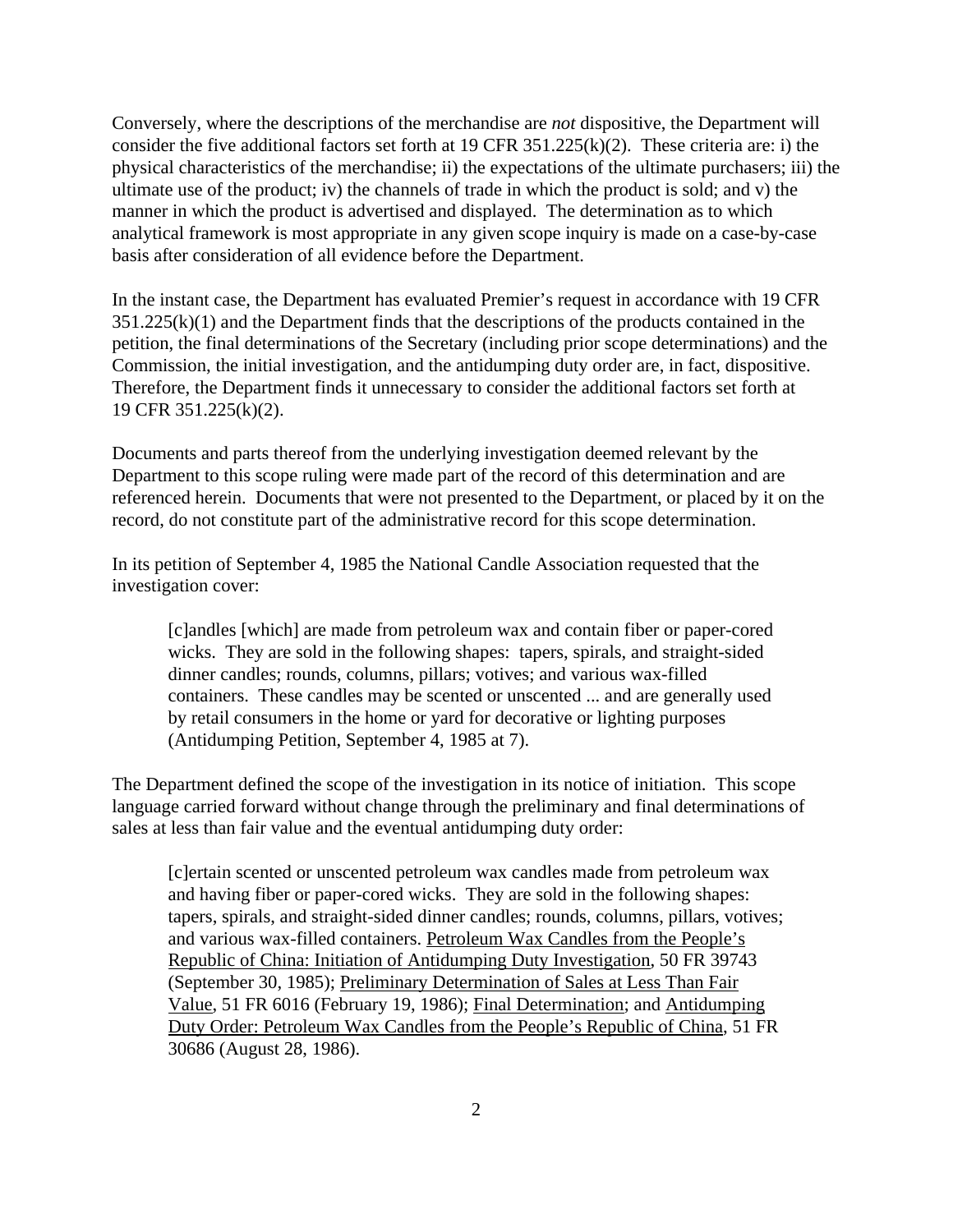The Commission adopted a similar definition of the "like product" subject to its determinations, noting that the investigations did not include "birthday, birthday numeral and figurine type candles" (Determinations of the Commission (Final), USITC Publication 1888, August 1986, at 4, note 5, and A-2 (Commission Determination)).

Also of relevance to the present scope inquiry is a notice issued to the United States Customs Service in connection with a July 1987 scope determination concerning an exception from the Order for novelty candles, which states:

The Department of Commerce has determined that certain novelty candles, such as Christmas novelty candles, are not within the scope of the antidumping duty order on petroleum-wax candles from the People's Republic of China (PRC). Christmas novelty candles are candles specially designed for use only in connection with the Christmas holiday season. This use is clearly indicated by Christmas scenes and symbols depicted in the candle design. Other novelty candles not within the scope of the order include candles having scenes or symbols of other occasions (*e.g.*, religious holidays or special events) depicted in their designs, figurine candles, and candles shaped in the form of identifiable objects (*e.g.*, animals or numerals), (CIE N-212/85, September 21, 1987; Letter from the Director, Office of Compliance, to Burditt, Bowles & Radzius, Ltd., July 13, 1987) (emphasis added).

#### **Premier's Scope Request**

Premier contends that the candle subject to this inquiry is in the shape of a pink-colored tulip. Premier further argues that this candle is not a pure candle on the whole, "as the outer flowershaped wax container will remain after the inner wax is consumed," and could have other possible uses, such as a lantern, votive/pencil holder, or as a decorative item. Thus Premier believes that this candle is not covered by the scope of the Order. Premier included a sample of the candle with its scope request. See Premier's October 22, 2001 request.

### **The National Candle Association's Comments**

In its comments, the NCA retraces the history of this antidumping duty order, including the import surges and resultant injury suffered by domestic manufacturers which prompted the original September 1985 antidumping petition. Petitioner contends that the antidumping statute and antidumping duty orders are remedial in nature and exceptions to them should be construed as narrowly as possible to preserve the efficacy of the Order. In support of its assertion, petitioner cites a Court of International Trade conclusion, with regards to the novelty exception, that ". . . a candle must be specifically designed for use only in connection with a religious holiday or special event to fall within the novelty candle exception." See Russ Berrie & Co., Inc. v. United States, 57 F. Supp. 2<sup>nd</sup> 1184, 1194 (CIT July, 1999) (Russ Berrie). Thus, petitioners argue that the Department narrowly limited the novelty candle exception to figurine candles,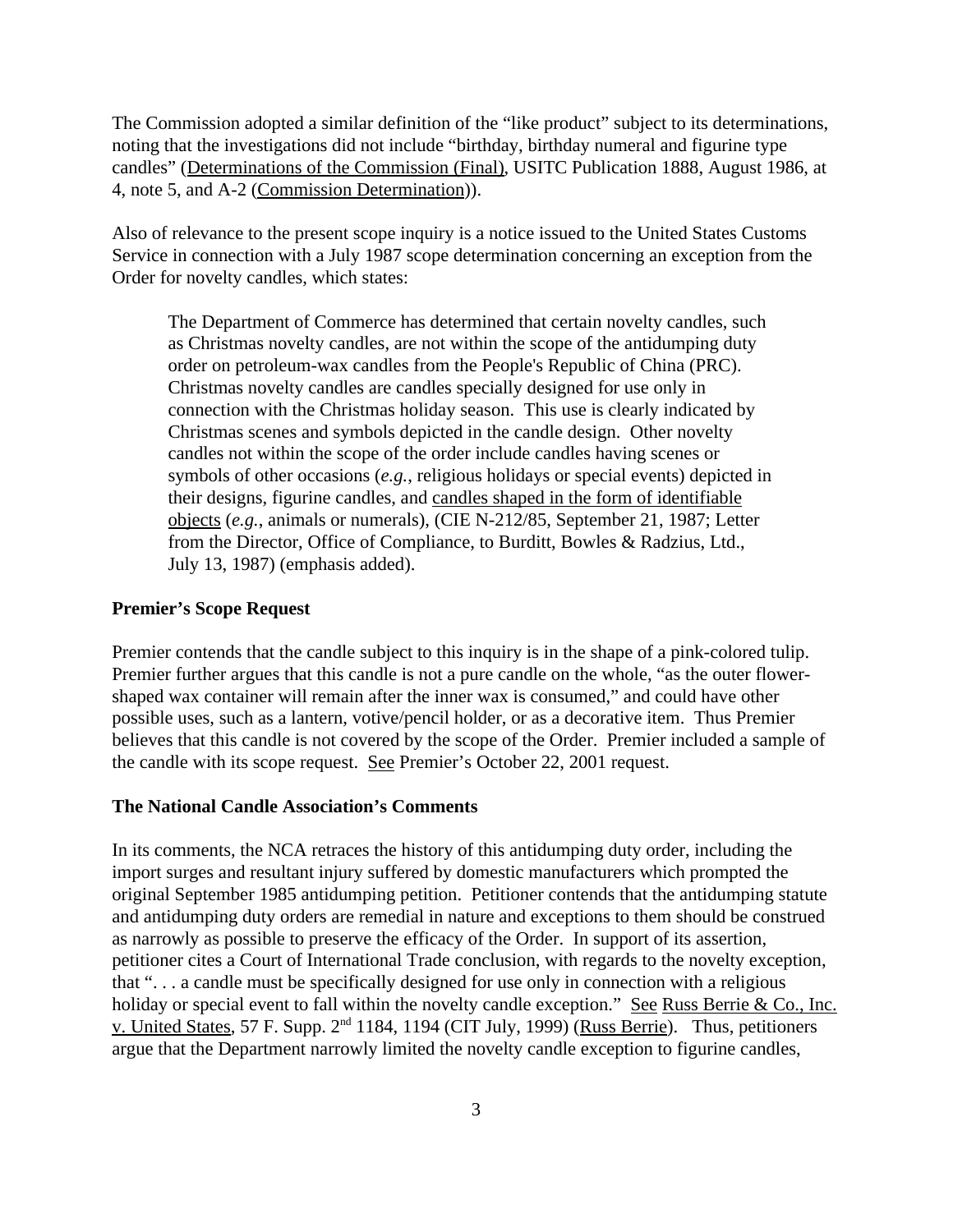candles shaped in the form of identifiable objects, and candles specifically designed for use only in connection with the holiday season.

With regards to the "tulip lantern" candle, the NCA first notes that the candle at issue is a waxfilled container that is filled with petroleum wax, with a single wick. The NCA emphasizes Premier's description in its request of the candle as a wax-filled container, which will remain once the inner wax is consumed. The NCA argues that "[t]he Department has consistently determined that waxed-filled containers of all shapes fall within the scope of the Order, with the only exception being a design that is such that the candle can be used only during the Christmas holiday or other specific holidays" (NCA comments a 4). Moreover, the NCA claims that this scope request is similar to the Final Scope Ruling: Leader Light, Ltd. (August 31, 1998) (Leader Light), where the Department ruled that the stearin columns and rounds are waxed-filled containers and are within the scope of the Order. Further, the NCA believes that the subject candle is a decorated round not in the shape of a tulip. The NCA also contends that this candle's design has no distinguishing features that could be attributed to Christmas or any other holiday. Thus, the NCA argues that this candle must not be excluded from the scope of the Order.

#### **Analysis**

When determining whether or not a particular product claimed as a novelty candle is within the scope of the antidumping duty order, the Department's first line of inquiry is whether the shape of the candle falls within those shapes listed by the inclusive language of the Order's scope, *i.e.*, "tapers, spirals, and straight-sided dinner candles; rounds, columns, pillars, votives; and various wax-filled containers." If a candle falls within one of the above delineated shapes, it will be determined to be within the Order's scope. Candles of a shape not listed by the inclusive language of the Order's scope will then be evaluated to determine whether they are "scented or unscented petroleum wax candles made from petroleum wax and having fiber or paper-cored wicks."<sup>1</sup> If the Department determines that the candle is made from petroleum wax and has a

 $<sup>1</sup>$  The Department has changed its practice on this issue. In past scope rulings, the</sup> Department has determined that candles not of a shape listed by the language of the Order's scope were outside the scope. See, e.g., Final Scope Ruling – Antidumping Duty Order on Petroleum Wax Candles From the People's Republic of China (A-570-504); Endar Corp. (Jan. 11, 2000) ("dragonfly" candle, in the shape of a rough-hewn stone with a dragon fly carved on top, not within scope because it is of a shape not listed by the scope); American Drug Stores, Inc. (Mar. 16, 1998) (sphere or ball shaped candle not within scope because it is a shape not listed by the scope); San Francisco Candle Co. (June 10, 1993) (ball shaped candle not within scope because it is of a shape not listed by the scope). The reason for the change is that, upon review of the text of the scope of the Order, the text of the first sentence of the scope covers "scented or unscented petroleum wax candles made from petroleum wax and having fiber or paper-cored wicks." The text following this broad inclusive sentence provides a list of shapes, which list is not modified by any express words of exclusivity. The result of our prior practice of excluding candles of a shape other than those listed was inconsistent with the fact that such candles were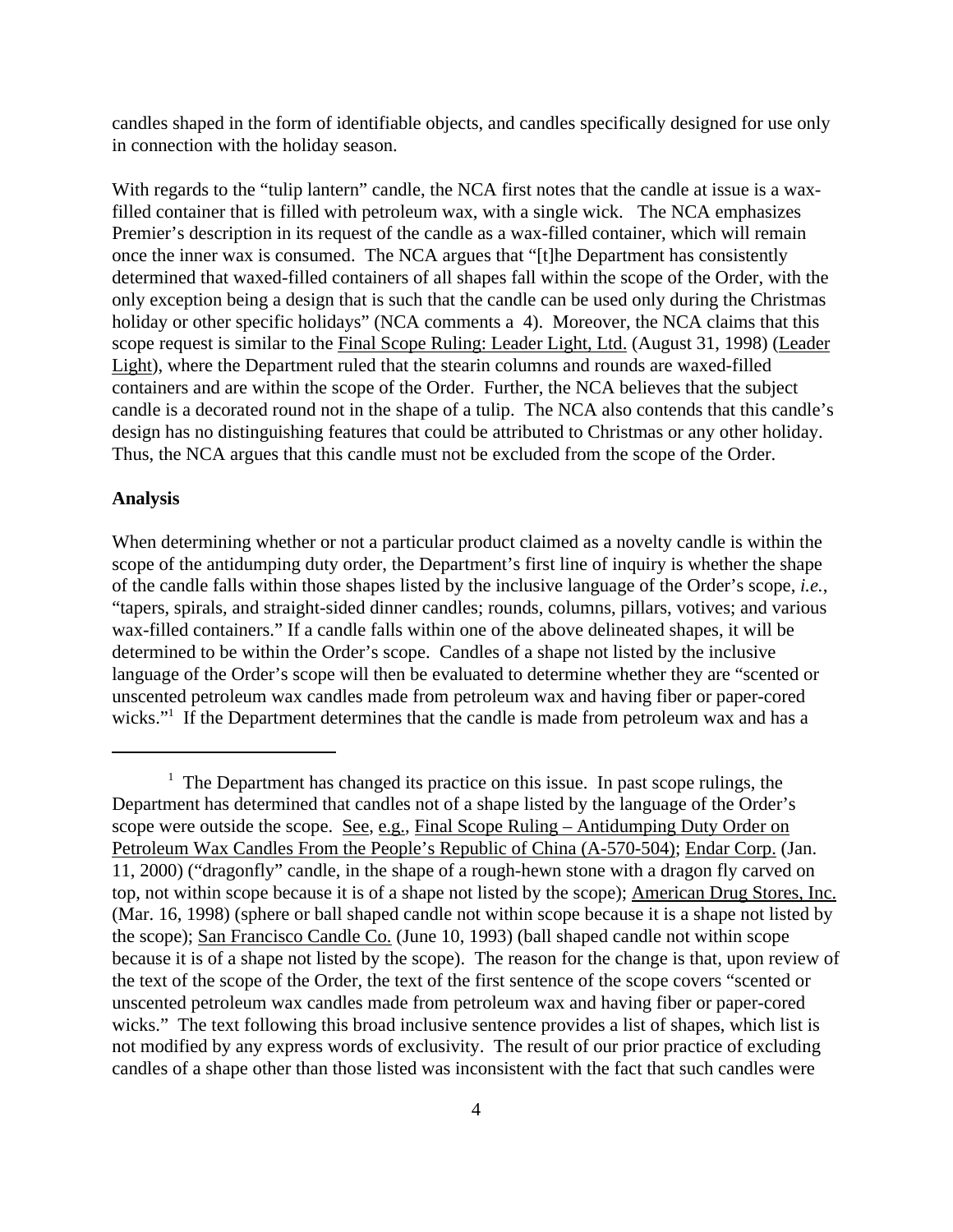fiber or paper-cored wick, but the candle possesses characteristics set out in the July 1987 novelty candle exception, it will fall outside the scope of the Order. In order for a candle to qualify for this exception, the characteristic(s) which are claimed to render it a novelty candle must be visible from most angles, as opposed to minimally visible. See Final Scope Ruling – Antidumping Duty Order on Petroleum Wax Candles From the People's Republic of China (A-570-504); JCPenney Purchasing Corp. (May 21, 2001); San Francisco Candle Co. (Feb. 12, 2001); Endar Corp. (Jan. 11, 2000). If a candle does not possess characteristics set out in the July 1987 novelty candle exception, and it is a scented or unscented petroleum wax candle made from petroleum wax and having fiber or paper-cored wick, the Department will determine that the candle is within the scope of the Order.

With respect to the instant request, we find that for the reasons outlined below, the following candle is within the scope of the Order.

#### **Tulip Lantern Candle (Article #S130)**

This candle, which Premier alleges to be in the shape of a tulip, is approximately 4 inches wide and 4 inches high. Despite Premier's assertion, this candle is not recognizable as a tulip from all of its angles. The candle cannot be recognized as a tulip from its top, bottom, and sides. Thus, it cannot be considered a novelty candle. Therefore, the Department finds that this candle does not fall within the July 1987 exception because the characteristic which is claimed to render it a

This approach of evaluating such candles in light of the entire text of the scope is in keeping with the opinion of the Court of International Trade (CIT), noting that a better approach in scope rulings is to avoid subjective issues of intent and, instead, look to the petition's language to determine whether the class or kind of merchandise at issue was expressly included. Duferco Steel, Inc. v. United States, 146 F. Supp. 2d 913 (Ct. Int'l Trade 2001). Such an approach is a departure from past CIT precedent that required Commerce to give ample deference to the petitioner's intent when examining a petition's description of the subject merchandise, see, e.g., Torrington Co. v. United States, 995 F. Supp. 117, 121 (Ct. Int'l Trade 1998).

<sup>&</sup>quot;scented or unscented petroleum wax candles made from petroleum wax and having fiber or paper-cored wicks." We have now determined that this practice was incorrect because it had the effect of narrowing the broad coverage of the first sentence of the Order's scope. The list of shapes in the second sentence of the Order's scope does not provide a textual basis for such a narrowing of the coverage of the first sentence of the Order's scope. Accordingly, in order to give full effect to the first sentence of the inclusive language of the scope, the Department normally will evaluate whether candles of a shape not listed by the inclusive language of the Order's scope are scented or unscented petroleum wax candles made from petroleum wax and having fiber or paper-cored wicks. See Final Scope Ruling – Antidumping Duty Order on Petroleum Wax Candles From the People's Republic of China (A-570-504); J.C. Penney November 9, 2001 (JC Penney Ruling).